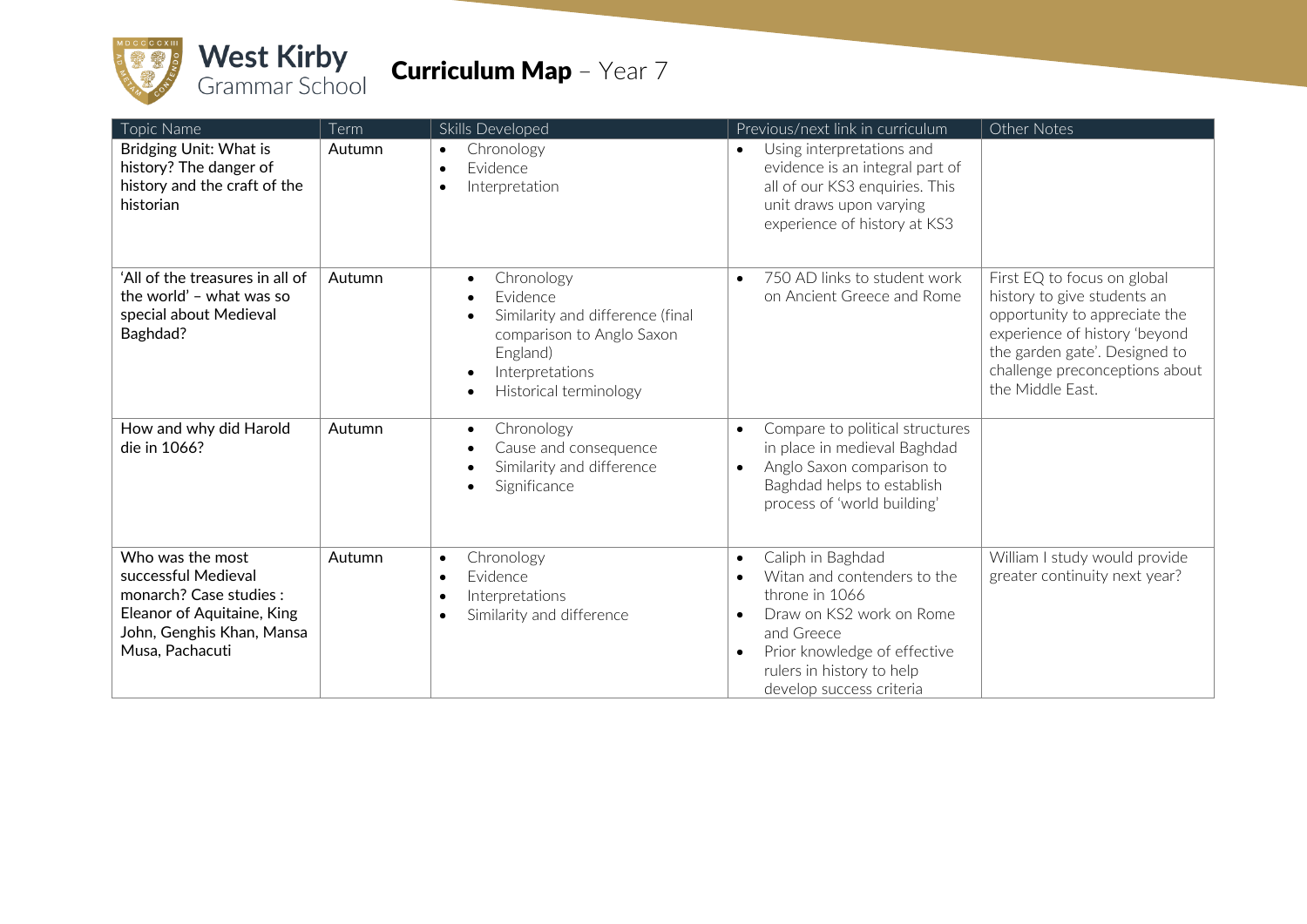

| Rats v Revolts: Which<br>caused most upheaval in<br>the Middle Ages - The<br><b>Black Death or the Great</b><br>Revolt? | Spring | Chronology<br>$\bullet$<br>Significance<br>$\bullet$<br>Interpretations and evidence<br>$\bullet$<br>Cause and consequence<br>$\bullet$<br>Similarity and difference<br>$\bullet$  | Life in Anglo Saxon England<br>$\bullet$<br>Health and Medicine in<br>$\bullet$<br>Medieval Baghdad<br>Medieval Monarchs<br>$\bullet$<br>Greater degree of empathy<br>$\bullet$<br>due to COVID 19 context                                                 | John Hatcher's 'Black Death'                                                                                            |
|-------------------------------------------------------------------------------------------------------------------------|--------|------------------------------------------------------------------------------------------------------------------------------------------------------------------------------------|------------------------------------------------------------------------------------------------------------------------------------------------------------------------------------------------------------------------------------------------------------|-------------------------------------------------------------------------------------------------------------------------|
| In what ways did the<br>Reformation matter to<br>ordinary people?                                                       | Spring | Significance<br>$\bullet$<br>Interpretation<br>$\bullet$<br>Evidence<br>$\bullet$<br>Consequence<br>$\bullet$<br>Similarity and difference<br>$\bullet$<br>Chronology<br>$\bullet$ | Importance of Islam in<br>$\bullet$<br>Baghdad<br>Papal banner William I<br>$\bullet$<br>King John and the Pope<br>$\bullet$<br>Religious tolerance - Mansa<br>$\bullet$<br>Musa, Genghis Khan<br>Table on religion in Anglo<br>$\bullet$<br>Saxon England | Micro historical focus on<br>Morebath - link to general<br>religious change under the<br>Tudors                         |
| How did Miranda<br>Kauffmann undercover the<br>lives of the Black Tudors?<br>John Blanke, Mary Fillis and<br>Diego      | Summer | Evidential enquiry<br>$\bullet$                                                                                                                                                    | What is history?<br>$\bullet$<br>Interpretations of Baghdad<br>$\bullet$<br>and King john<br>Story, source, scholarship<br>$\bullet$<br>Tudor religion and society<br>$\bullet$                                                                            | Clear focus on diversity to<br>challenging preconceptions                                                               |
| 'A world turned upside<br>down' How radical were<br>the ideas that emerged<br>during the English<br>Revolution?         | Summer | Interpretation<br>$\bullet$<br>Similarity and difference<br>$\bullet$<br>Significance<br>$\bullet$<br>Chronology<br>$\bullet$<br>Evidence                                          | Power of the monarchy -<br>$\bullet$<br>Baghdad, Medieval Monarchs<br>Reformation<br>$\bullet$<br>Feudalism<br>$\bullet$<br>Ideas of John Ball during<br>$\bullet$<br>Peasants' Revolt                                                                     |                                                                                                                         |
| Historical significance: why<br>do we know about some<br>events and not others?                                         | Summer | Significance<br>$\bullet$<br>Chronology<br>$\bullet$<br>Evidence                                                                                                                   | Rats v Revolts<br>$\bullet$<br>What is history?                                                                                                                                                                                                            | Light touch to gradually<br>introduce a complex topic<br>using the introductions of books<br>by contemporary historians |